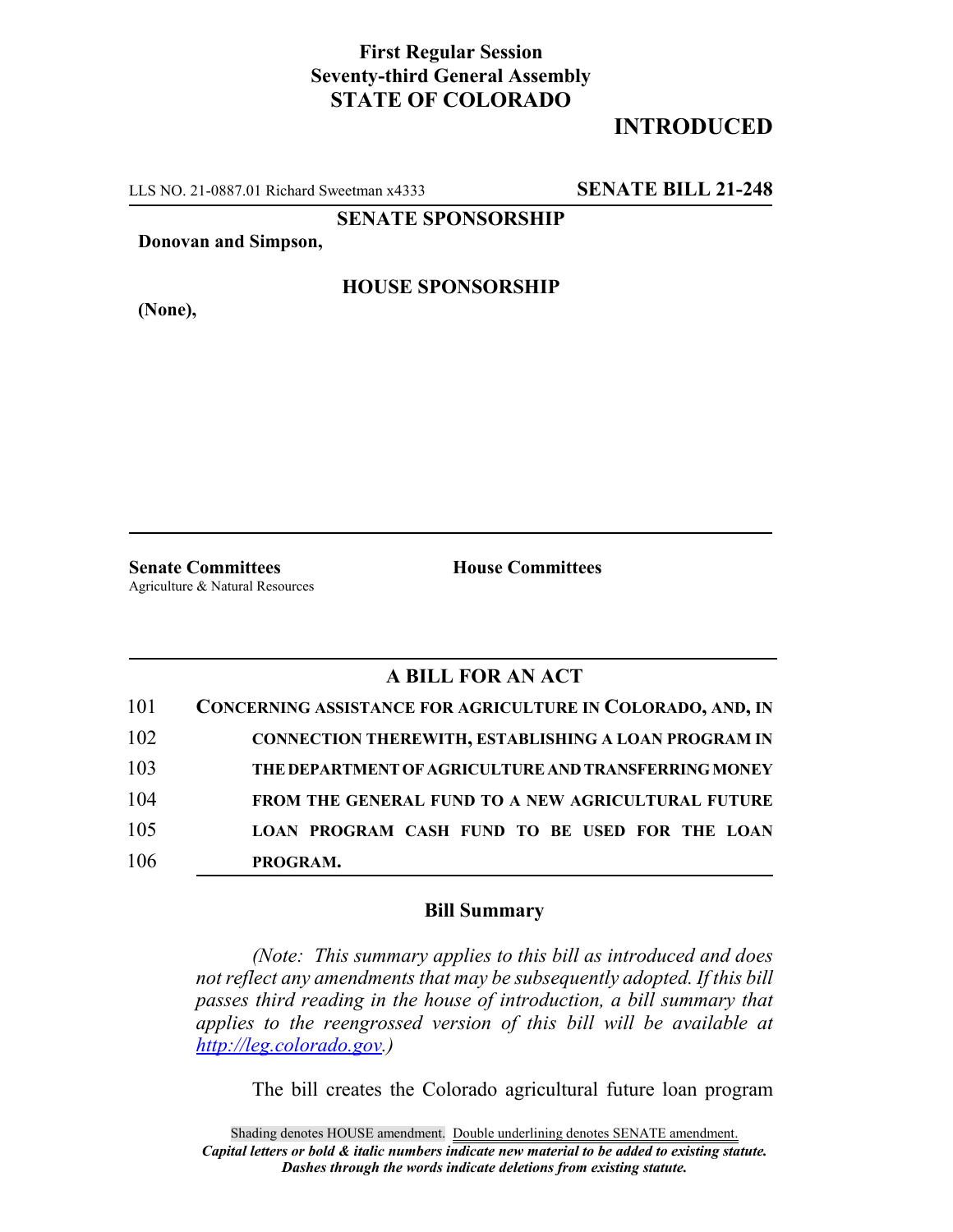(loan program) in the department of agriculture (department) to provide:

- Farm-to-market infrastructure loans to eligible applicants; and
- Low-interest loans to eligible farmers or ranchers and eligible businesses in Colorado.

The department shall administer the loan program and provide loans from the Colorado agricultural future loan program cash fund (fund), which is also created in the bill.

In administering the loan program, the department, to the extent practicable, shall attempt to award:

- ! A total of at least \$5 million but no more than \$10 million in the form of farm-to-market infrastructure loans by June 30, 2022; and
- A total of at least \$10 million but no more than \$20 million in the form of low-interest loans to eligible farmers or ranchers and eligible businesses by December 31, 2022.

In administering the loan program on and after January 1, 2023, to the extent practicable, the department shall prioritize the provision of loans to eligible farmers or ranchers who apply for loans from the loan program and who have owned or operated a farm or ranch for less than 10 years or represent a population that is underserved or underrepresented in Colorado agriculture.

The commissioner of agriculture is required to promulgate rules to implement the loan program, and the department is required to submit an annual report to the general assembly concerning the loan program.

The bill requires the state treasurer to transfer \$30 million from the general fund to the fund for use by the department to implement and administer the loan program. The money in the fund is continuously appropriated to the department to expend for the loan program.

| $\mathbf{1}$   | Be it enacted by the General Assembly of the State of Colorado:          |
|----------------|--------------------------------------------------------------------------|
| $\overline{2}$ | <b>SECTION 1.</b> In Colorado Revised Statutes, add article 1.2 to title |
| 3              | 35 as follows:                                                           |
| $\overline{4}$ | <b>ARTICLE 1.2</b>                                                       |
| 5              | Colorado Agricultural Future Loan Program                                |
| 6              | 35-1.2-101. Short title. THE SHORT TITLE OF THIS ARTICLE 1.2 IS          |
| $\tau$         | THE "COLORADO AGRICULTURAL FUTURE LOAN PROGRAM ACT".                     |
| 8              | 35-1.2-102. Definitions - repeal. As USED IN THIS ARTICLE 1.2,           |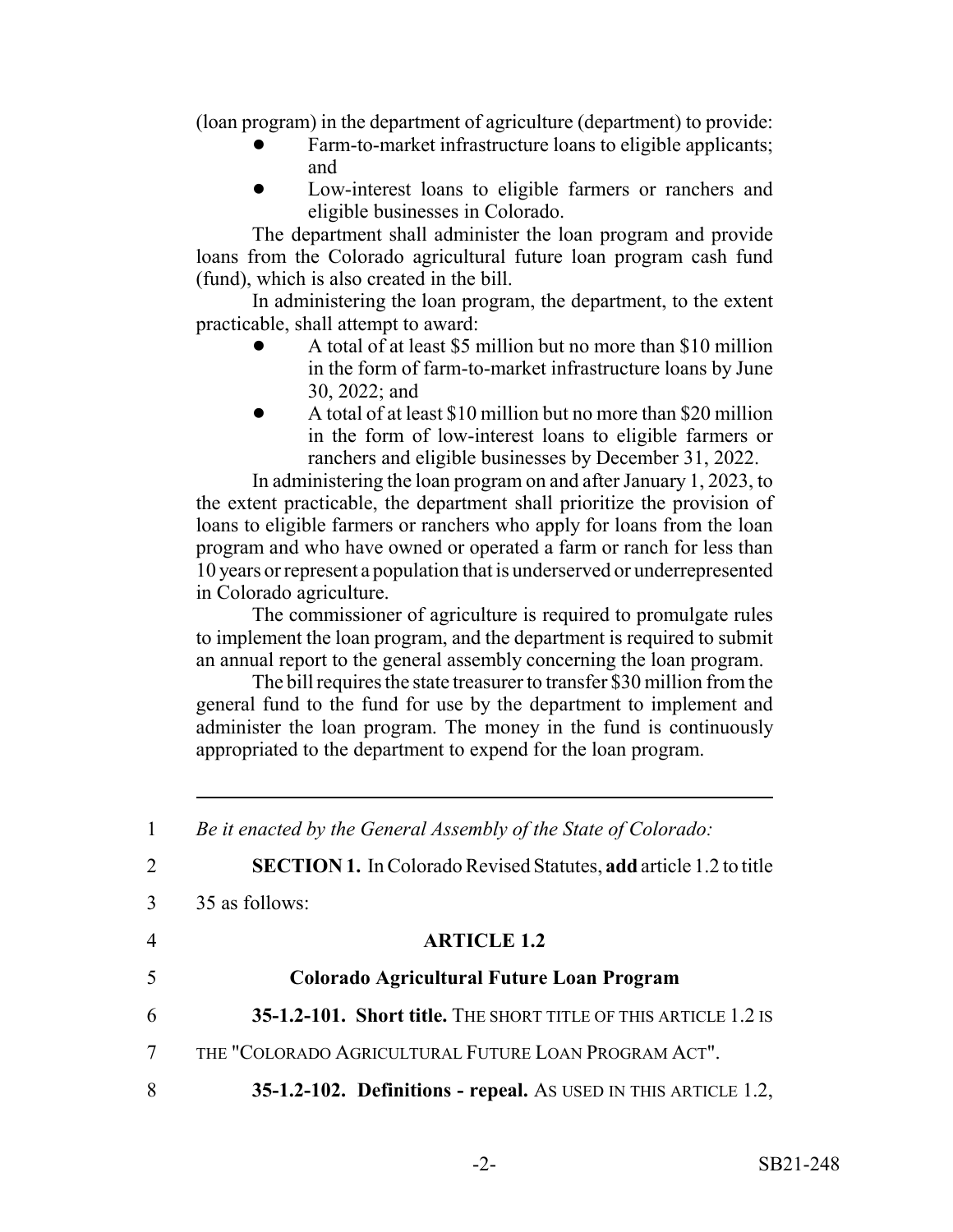UNLESS THE CONTEXT OTHERWISE REQUIRES:

 (1) "AGRICULTURAL PROCESSING" MEANS THE TRANSFORMING, PACKAGING, SORTING, OR GRADING OF COLORADO LIVESTOCK, LIVESTOCK PRODUCTS, AGRICULTURAL COMMODITIES, PLANTS, OR PLANT PRODUCTS. (2) "AGRICULTURE" HAS THE SAME MEANING AS SET FORTH IN SECTION 35-1-102 (1). (3) "COMMISSIONER" MEANS THE COMMISSIONER OF AGRICULTURE. (4) "DEPARTMENT" MEANS THE DEPARTMENT OF AGRICULTURE CREATED IN SECTION 35-1-103. (5) "ELIGIBLE BUSINESS" MEANS A BUSINESS THAT: (a) EARNS A MAJORITY OF ITS REVENUE FROM AGRICULTURAL PROCESSING; AND (b) IN THE JUDGMENT OF THE DEPARTMENT: (I) HAS MANAGERS AND EMPLOYEES WHO POSSESS SUFFICIENT EDUCATION, TRAINING, AND EXPERIENCE TO OPERATE THE BUSINESS; AND (II) PROVIDES AN ECONOMIC BENEFIT TO COLORADO FARMERS OR RANCHERS. (6) "ELIGIBLE FARMER OR RANCHER" MEANS AN INDIVIDUAL WHO: **(a) IS AT LEAST EIGHTEEN YEARS OF AGE;**  (b) IS A RESIDENT OF COLORADO; **(c) IS AN OWNER OR OPERATOR IN FACT OF A FARM OR RANCH; AND** 23 (d) IN THE JUDGMENT OF THE DEPARTMENT: (I) POSSESSES SUFFICIENT EDUCATION, TRAINING, AND EXPERIENCE 25 TO OPERATE THE FARM OR RANCH; AND (II) POSSESSES OR HAS ACCESS TO SUFFICIENT WORKING CAPITAL, FARM MACHINERY, LIVESTOCK, OR LAND TO OPERATE THE FARM OR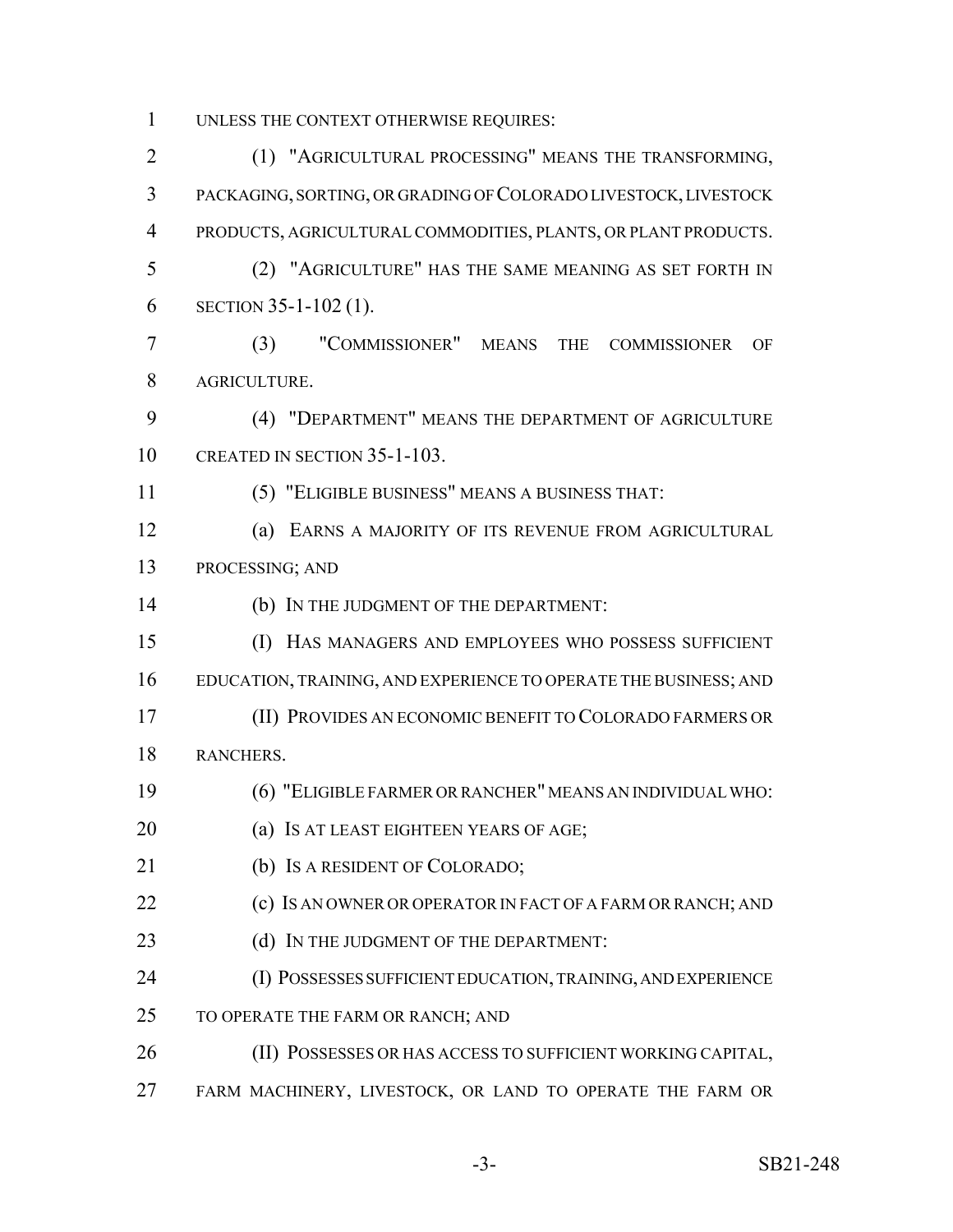RANCH.

 (7) (a) "FARM-TO-MARKET INFRASTRUCTURE LOAN" MEANS A LOAN FROM THE LOAN PROGRAM, WHICH LOAN IS USED FOR THE PURPOSE OF AGRICULTURAL PROCESSING.

 (b) THIS SUBSECTION (7) IS REPEALED, EFFECTIVE JANUARY 2, 2023.

 (8) "FUND" MEANS THE COLORADO AGRICULTURAL FUTURE LOAN PROGRAM CASH FUND CREATED IN SECTION 35-1.2-105.

 (9) "LIVESTOCK" HAS THE SAME MEANING AS SET FORTH IN SECTION 35-1-102 (6).

 (10) "LOAN PROGRAM" MEANS THE COLORADO AGRICULTURAL FUTURE LOAN PROGRAM CREATED IN SECTION 35-1.2-103.

 **35-1.2-103. Colorado agricultural future loan program - created - application - criteria - awards - rules - repeal.** (1) THERE IS HEREBY CREATED IN THE DEPARTMENT THE COLORADO AGRICULTURAL FUTURE LOAN PROGRAM TO PROVIDE LOANS AS DESCRIBED IN THIS SECTION.THE DEPARTMENT SHALL ADMINISTER THE LOAN PROGRAM AND, 18 BEGINNING ON OR BEFORE JANUARY 1, 2022, SHALL AWARD LOANS FROM THE LOAN PROGRAM AS PROVIDED IN THIS ARTICLE 1.2. LOANS SHALL BE 20 PAID OUT OF THE FUND.

 (2) (a) (I) BEGINNING ON OR BEFORE JANUARY 1, 2022, AND UNTIL JANUARY 1, 2023, THE DEPARTMENT SHALL AWARD FARM-TO-MARKET INFRASTRUCTURE LOANS FROM THE LOAN PROGRAM TO APPLICANTS WHO SATISFY THE REQUIREMENTS ESTABLISHED BY RULES PROMULGATED BY 25 THE COMMISSIONER PURSUANT TO SUBSECTION (8) OF THIS SECTION.

26 (II) THIS SUBSECTION (2)(a) IS REPEALED, EFFECTIVE JANUARY 2, 2023.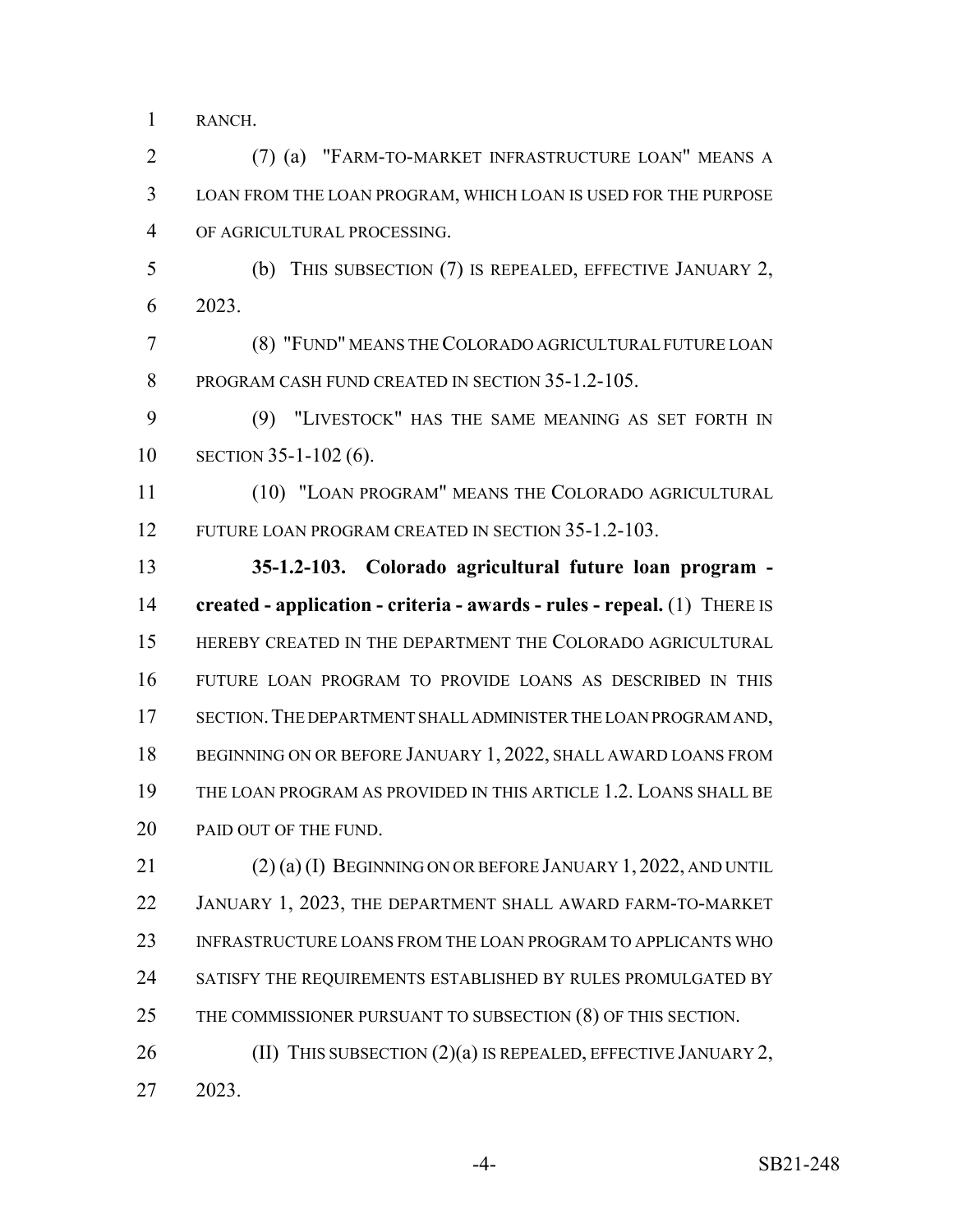(b) BEGINNING ON OR BEFORE JANUARY 1,2022, THE DEPARTMENT SHALL AWARD LOW-INTEREST LOANS FROM THE LOAN PROGRAM TO ELIGIBLE FARMERS OR RANCHERS AND ELIGIBLE BUSINESSES THAT SATISFY THE REQUIREMENTS ESTABLISHED BY RULES PROMULGATED BY THE COMMISSIONER PURSUANT TO SUBSECTION (8) OF THIS SECTION.

 (3) IN ADMINISTERING THE LOAN PROGRAM, THE DEPARTMENT, TO THE EXTENT PRACTICABLE, SHALL ATTEMPT TO AWARD:

 (a) (I) A TOTAL OF AT LEAST FIVE MILLION DOLLARS BUT NO MORE THAN TEN MILLION DOLLARS IN THE FORM OF FARM-TO-MARKET 10 INFRASTRUCTURE LOANS BY JUNE 30, 2022.

 (II) THIS SUBSECTION (3)(a) IS REPEALED, EFFECTIVE JULY 1,2022. (b) (I) A TOTAL OF AT LEAST TEN MILLION DOLLARS BUT NO MORE THAN TWENTY MILLION DOLLARS IN THE FORM OF LOW-INTEREST LOANS TO ELIGIBLE FARMERS OR RANCHERS AND ELIGIBLE BUSINESSES BY DECEMBER 31, 2022.

 (II) THIS SUBSECTION (3)(b) IS REPEALED, EFFECTIVE JANUARY 1, 2023.

18 (4) THE DEPARTMENT MAY CONTRACT WITH A NONPROFIT ORGANIZATION FOR THE PURPOSE OF HELPING THE DEPARTMENT ADMINISTER THE LOAN PROGRAM. IF THE DEPARTMENT CONTRACTS WITH 21 A NONPROFIT ORGANIZATION PURSUANT TO THIS SUBSECTION (4), THE DEPARTMENT SHALL PROMPTLY NOTIFY THE AGRICULTURE AND NATURAL RESOURCES COMMITTEE OF THE SENATE AND THE AGRICULTURE, LIVESTOCK, AND WATER COMMITTEE OF THE HOUSE OF REPRESENTATIVES, OR ANY SUCCESSOR COMMITTEES, OF SUCH FACT.

26 (5) IN ADMINISTERING THE LOAN PROGRAM, THE DEPARTMENT SHALL: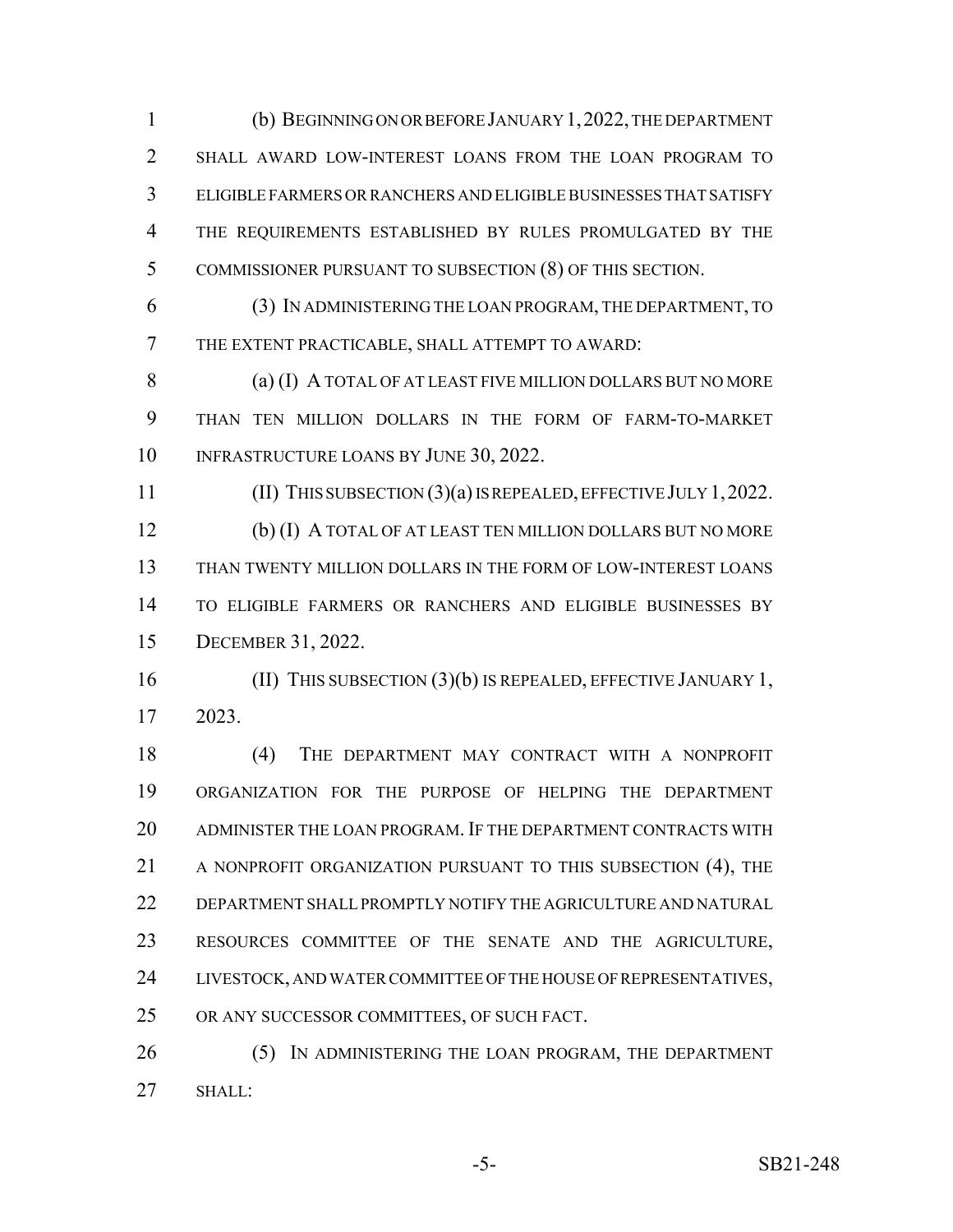(a) ACCEPT LOAN APPLICATIONS FROM APPLICANTS AT ALL TIMES DURING THE YEAR; EXCEPT THAT THE DEPARTMENT IS REQUIRED TO ACCEPT WRITTEN APPLICATIONS ONLY DURING REGULAR OFFICE HOURS; (b) ON AND AFTER JANUARY 1, 2023, TO THE EXTENT PRACTICABLE, PRIORITIZE THE PROVISION OF LOANS TO ELIGIBLE FARMERS OR RANCHERS WHO APPLY FOR LOANS FROM THE LOAN PROGRAM AND WHO:

 (I) HAVE OWNED OR OPERATED A FARM OR RANCH FOR LESS THAN TEN YEARS; OR

 (II) REPRESENT A POPULATION THAT IS UNDERSERVED OR UNDERREPRESENTED IN COLORADO AGRICULTURE.

 (6) TO RECEIVE A LOAN, AN APPLICANT MUST SUBMIT AN APPLICATION TO THE DEPARTMENT IN THE FORM ESTABLISHED BY THE COMMISSIONER PURSUANT TO SUBSECTION (8)(a) OF THIS SECTION.

 (7) THE DEPARTMENT SHALL REVIEW APPLICATIONS RECEIVED PURSUANT TO THIS SECTION. IN AWARDING LOANS, THE DEPARTMENT SHALL CONSIDER ANY CRITERIA ESTABLISHED PURSUANT TO RULES PROMULGATED BY THE COMMISSIONER PURSUANT TO SUBSECTION (8) OF THIS SECTION.

 (8) PURSUANT TO ARTICLE 4 OF TITLE 24, THE COMMISSIONER 21 SHALL PROMULGATE SUCH RULES AS ARE REQUIRED IN THIS ARTICLE 1.2 22 AND SUCH ADDITIONAL RULES AS MAY BE NECESSARY TO IMPLEMENT THE LOAN PROGRAM. AT A MINIMUM, THE RULES MUST SPECIFY:

**(a) THE FORM OF THE LOAN PROGRAM APPLICATION;** 

25 (b) THE TIME FRAMES FOR DISTRIBUTING LOAN MONEY;

 (c) CRITERIA FOR THE DEPARTMENT TO USE IN CONSIDERING APPLICATIONS AND AWARDING LOANS;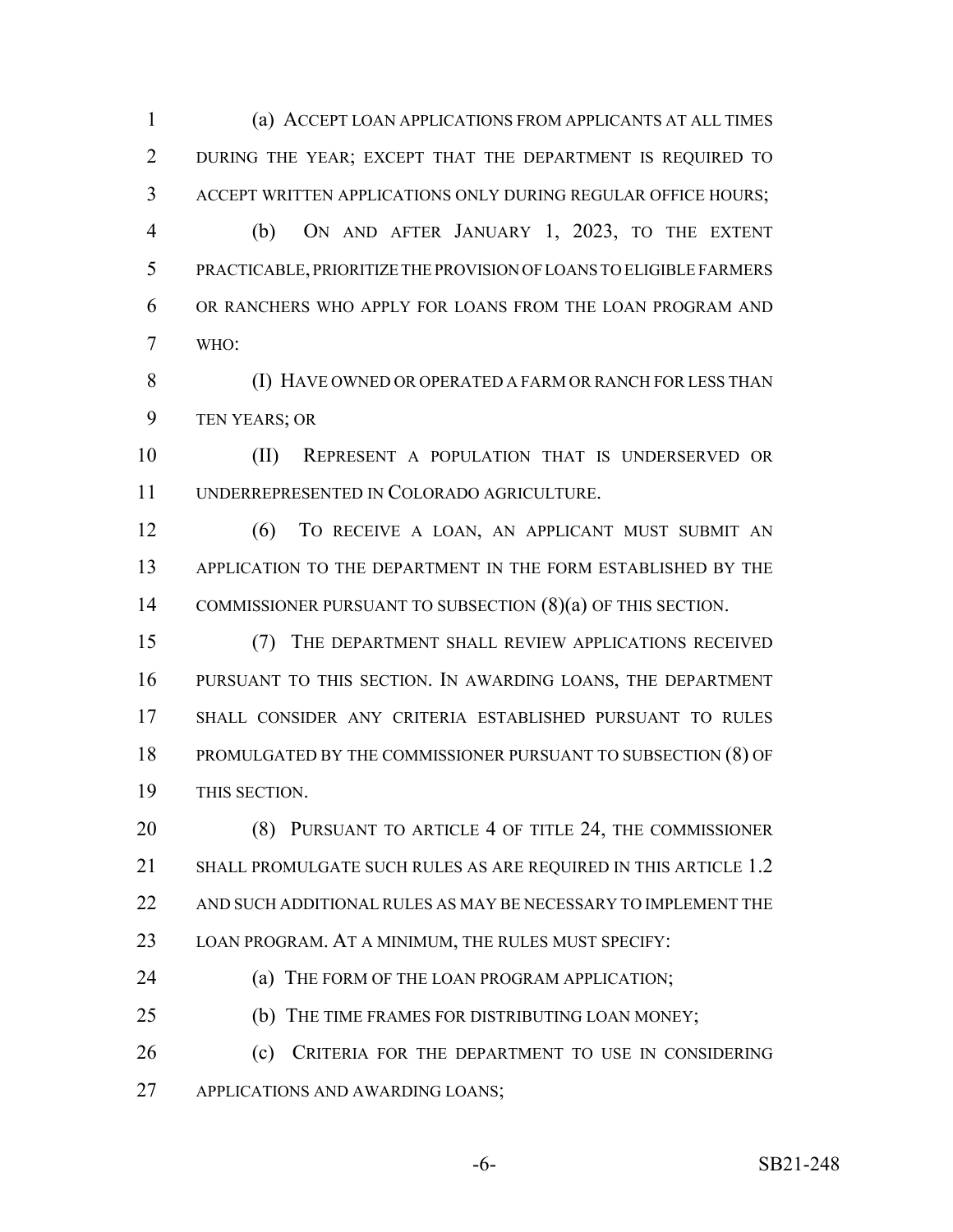1 (d) THE MAXIMUM AMOUNT OF A LOAN FROM THE LOAN PROGRAM; (e) INTEREST RATES ON LOANS; (f) REPAYMENT TERMS OF LOANS; AND (g) PERMISSIBLE USES OF MONEY AWARDED AS LOW-INTEREST LOANS TO ELIGIBLE FARMERS OR RANCHERS AND ELIGIBLE BUSINESSES, WHICH USES MAY INCLUDE: (I) THE ACQUISITION OF PROPERTY AND EQUIPMENT; 8 (II) PAYING COSTS ASSOCIATED WITH PURCHASING BREEDING LIVESTOCK; (III) VALUE-ADDED IMPROVEMENTS TO REAL OR PERSONAL 11 PROPERTY ON A FARM OR RANCH; **(IV) OPERATING EXPENSES;**  (V) CONSERVATION PROJECTS; AND (VI) SUCH OTHER USES AS THE COMMISSIONER MAY IDENTIFY. **35-1.2-104. Report.** NOTWITHSTANDING SECTION 24-1-136 (11)(a)(I), ON OR BEFORE DECEMBER 15, 2021, AND ON OR BEFORE DECEMBER 15 EACH YEAR THEREAFTER, THE DEPARTMENT SHALL SUBMIT A SUMMARIZED REPORT TO THE AGRICULTURE AND NATURAL RESOURCES COMMITTEE OF THE SENATE AND THE AGRICULTURE, LIVESTOCK, AND WATER COMMITTEE OF THE HOUSE OF REPRESENTATIVES, OR ANY SUCCESSOR COMMITTEES, CONCERNING THE LOAN PROGRAM. **35-1.2-105. Colorado agricultural future loan program cash fund - created.** (1) THE COLORADO AGRICULTURAL FUTURE LOAN PROGRAM CASH FUND IS HEREBY CREATED IN THE STATE TREASURY. THE FUND CONSISTS OF: (a) MONEY CREDITED TO THE FUND PURSUANT TO SECTION 35-1.2-106;